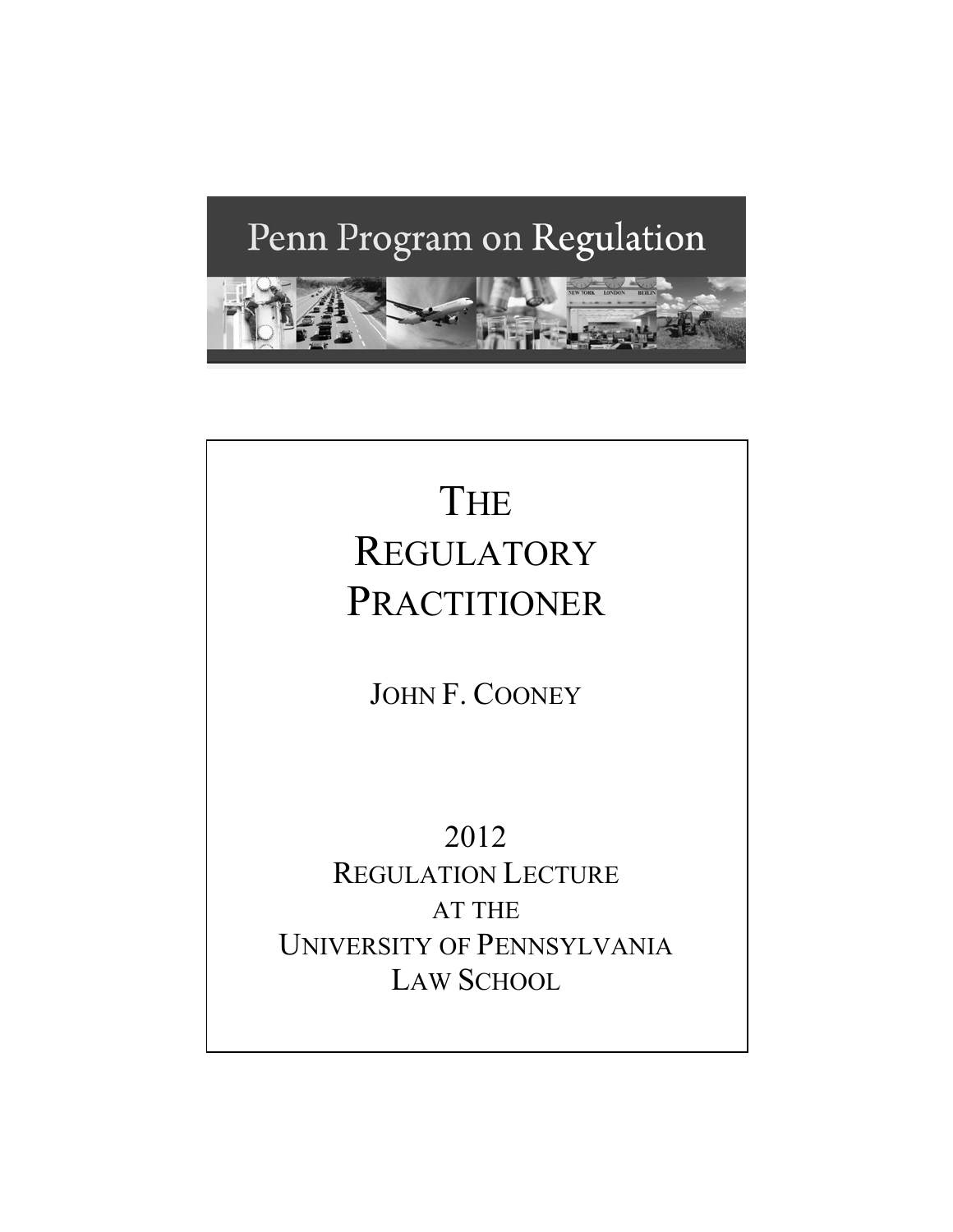### JOHN F. COONEY<sup>[†](#page-1-0)</sup>

I want to thank Professor Cary Coglianese, the Faculty Advisor to RegBlog, for inviting me to serve as the inaugural keynote speaker at the First Annual Regulation Dinner hosted by the Penn Program on Regulation to mark the transition of RegBlog's editorial board.

Tonight, I want to describe for you what it is like to be a regulatory practitioner. I understand that some of the guests are not law students and are interested in understanding how non-lawyers may make a career in the regulatory process, such as in trade associations or non-governmental organizations. Accordingly, I will describe the regulatory process broadly for those of you who are lawyers and those who are humans.

#### UNDERSTANDING THE REGULATORY PROCESS

At the outset, I think about the regulatory process from three broad perspectives that have ramifications for anyone working as a regulatory practitioner.

First, the United States government is the most complicated social organism ever developed by human beings. The job of regulatory practitioners is to study how this organism functions and work with it to try to reach intelligent policy decisions.

Second, I think of the regulatory practice as the Queen of the Social Sciences. It is the discipline that gets to put all the other social sciences to

 $\overline{a}$ 

<span id="page-1-0"></span><sup>†</sup> *John F. Cooney is a partner at Venable, a Washington, D.C.-based law firm. He previously served as an Assistant to the Solicitor General in the Department of Justice, Deputy General Counsel for Litigation and Regulatory Affairs in the Office of Management and Budget (OMB), and counsel for OMB's Office of Information and Regulatory Affairs. He delivered the Penn Program on Regulation's Inaugural Regulation Lecture held at the University of Pennsylvania Law School on February 28, 2012.*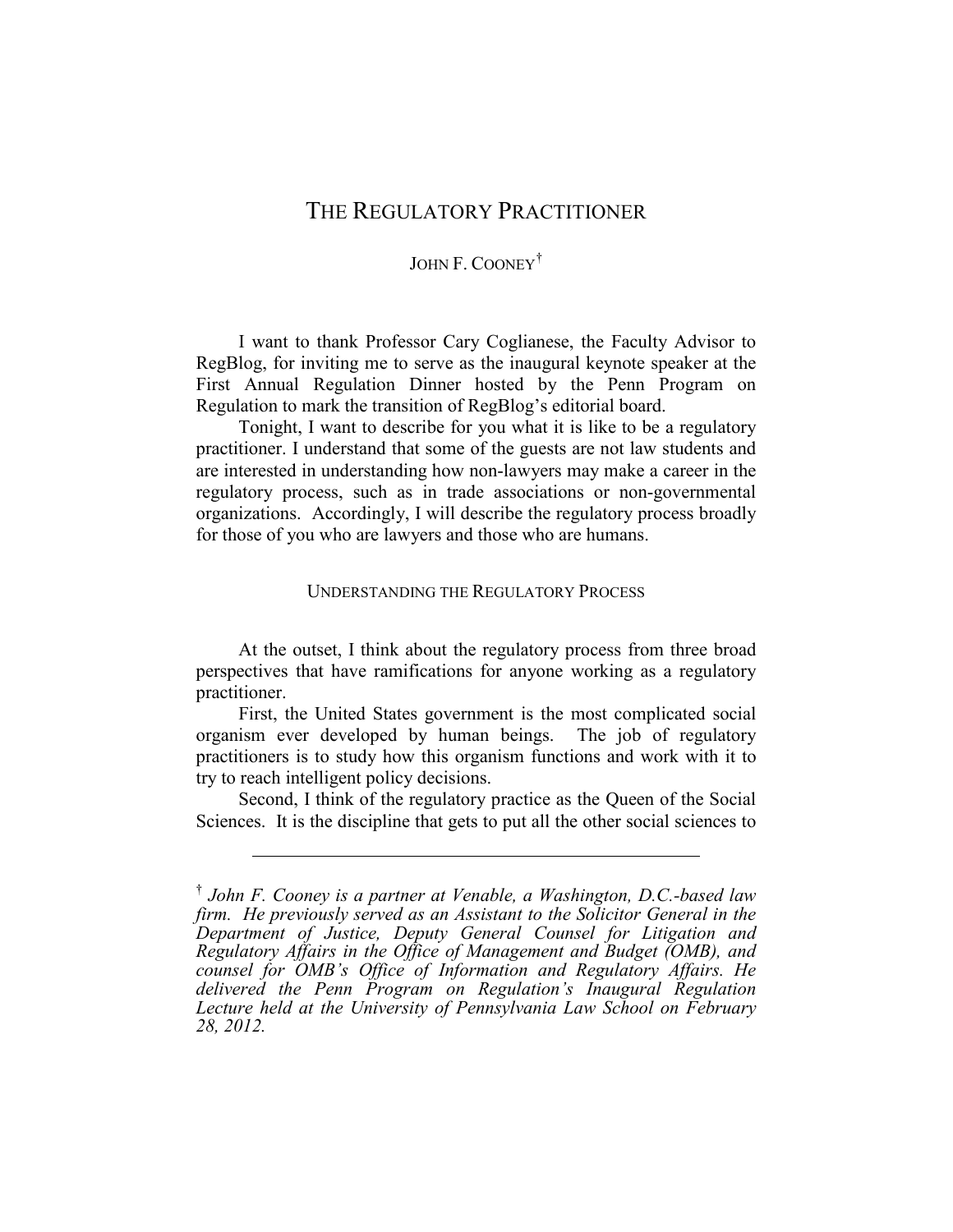work, and is the discipline that draws most heavily on all the areas you have studied and loved in school. Society regulates many complicated phenomena—the air we breathe, how financial institutions operate, what stem cell lines can be used in medical research. To do the job well, a regulatory practitioner has to be proficient in all the social sciences: law, economics, political science, sociology, psychology, journalism and media; and has to be able to learn something about the physical sciences, especially chemistry and physics, to develop persuasive arguments. The job of the regulatory practitioner is to take the insights from these other disciplines and figure out how to develop the best arguments and explain the matter to both experts and laymen alike.

Third, the regulatory practice is the field where law, policy, politics, and media/public relations come crashing together. I say "crashing together" because the outcome of the process is about power and money, and the people in the process are well-educated, highly experienced, and fight very hard for their positions. In order to be effective, the regulatory practitioner has to master each of these disciplines. You also have to be able to work effectively in many different forums—with the agencies, in the courts, before Congress, and with the media—and you have to understand how to translate your core arguments so that they work within the different cultures and attention spans of these institutions.

In addition to these broad observations, in personal terms there are two other aspects of the regulatory practice that are important to understand. First, the job of a regulatory practitioner is enormous fun. How many other jobs pay you to read the newspaper first thing in the morning and react to what you learn? Doing just that is a key part of the profession.

Second, the job presents constant intellectual challenges. Beyond developing the skills to master diverse subject matters, the most important factor you learn is that people locked in policy battles generally have good reasons for their positions, based on their perspectives. The Washington truism often used to describe this phenomenon is, "Where you stand depends upon where you sit." To be effective, the regulatory practitioner must be able to figure out what part of another person's position reflects a legitimate policy view and determine if it can be accommodated, and how best to do so.

I learned this lesson while working on the spotted owl controversy, which presented the question whether harvesting of first growth forests in the Pacific Northwest should be prohibited under the Endangered Species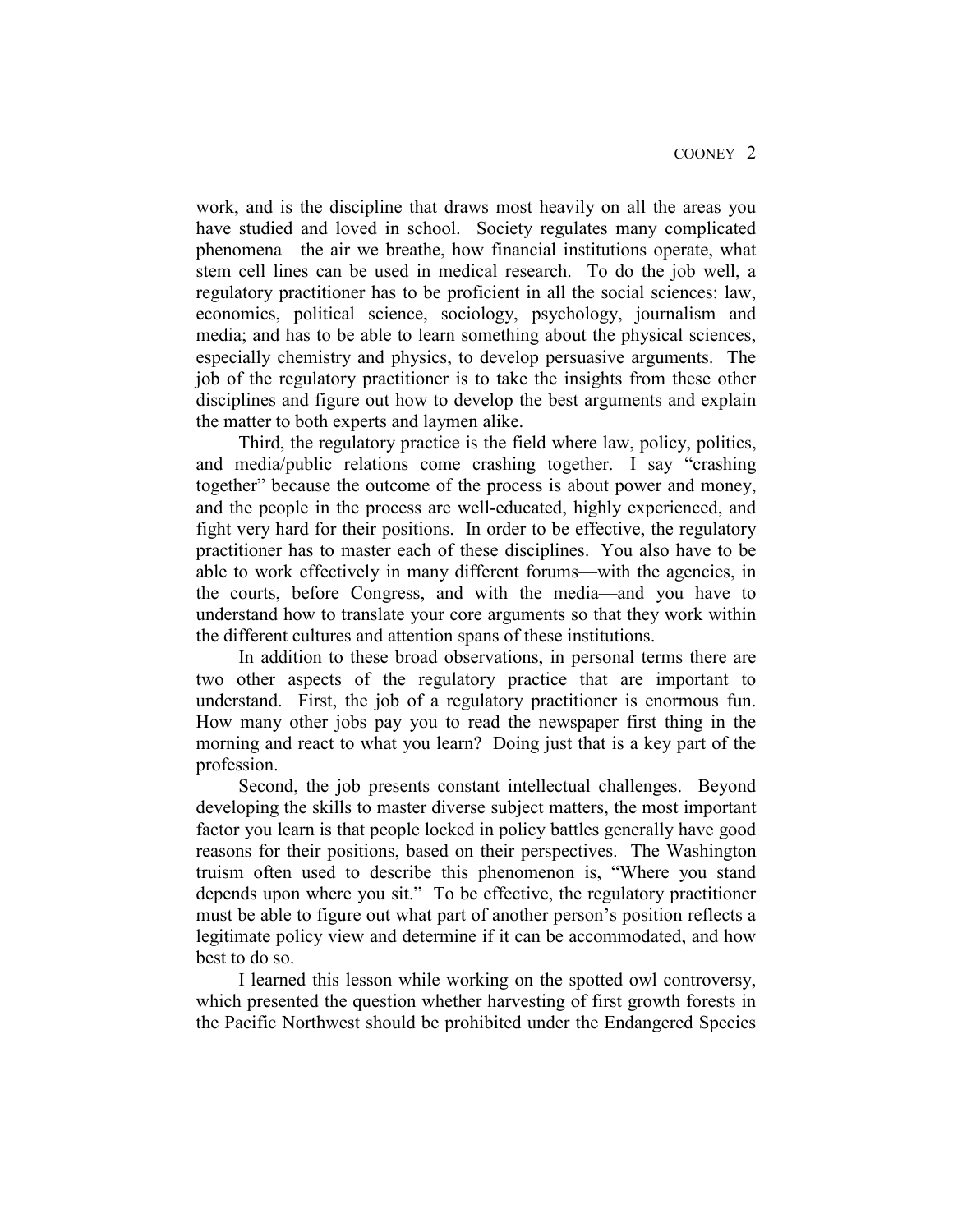Act to protect this bird population. The focus of the debate was on spotted owls, not because they had previously been considered a bellwether indicating the health of the forest ecosystem, but because they could be counted. A lonely forestry graduate student doing his fieldwork had learned how to hoot so that spotted owls would come to his campsite. The Forest Service later generalized the phenomenon by creating a separate job category for hooters who were hired to call the birds. Since they could be counted, the birds served as a proxy for what was happening to the forest.

As a resident of an Eastern city, the original proposal that greatly restricted logging seemed like a reasonable, if indirect, way to protect a valuable natural resource through the fortuitous presence of an endangered bird. I soon learned that the forest had a different meaning for families in Oregon who had decided 50 years ago to preserve a stand of trees for harvesting so that they could finance their grandchildren's college education.

Once these competing perspectives were understood, progress could be made toward a resolution.

#### WORKING WITH REGULATORY AGENCIES

For a practitioner, the most creative part of the regulatory process is in discussions with the agency that has been delegated authority to implement a statute. The discretion and flexibility, the ability to solve problems and accommodate conflicting interests, is greatest at this stage of the process. In planning presentations to the agency, you can draw on your entire education to develop policy arguments, based on any discipline you have studied, or drawing analogies from other areas in which you have experience.

In every matter, in whatever forum, the two basic questions a regulatory practitioner must be able to answer are: What policy should the country adopt to govern itself most effectively and fairly? And how can I present my ideas about the proper policy to command popular support?

Until you have worked in the regulatory process, it is impossible to understand the extent to which policy-making is idea-driven. The media tend to cover the political aspects of the policy process but downplay the battle of ideas. But good ideas ultimately drive policy, and an important aspect of the work of a regulatory expert is to develop strong arguments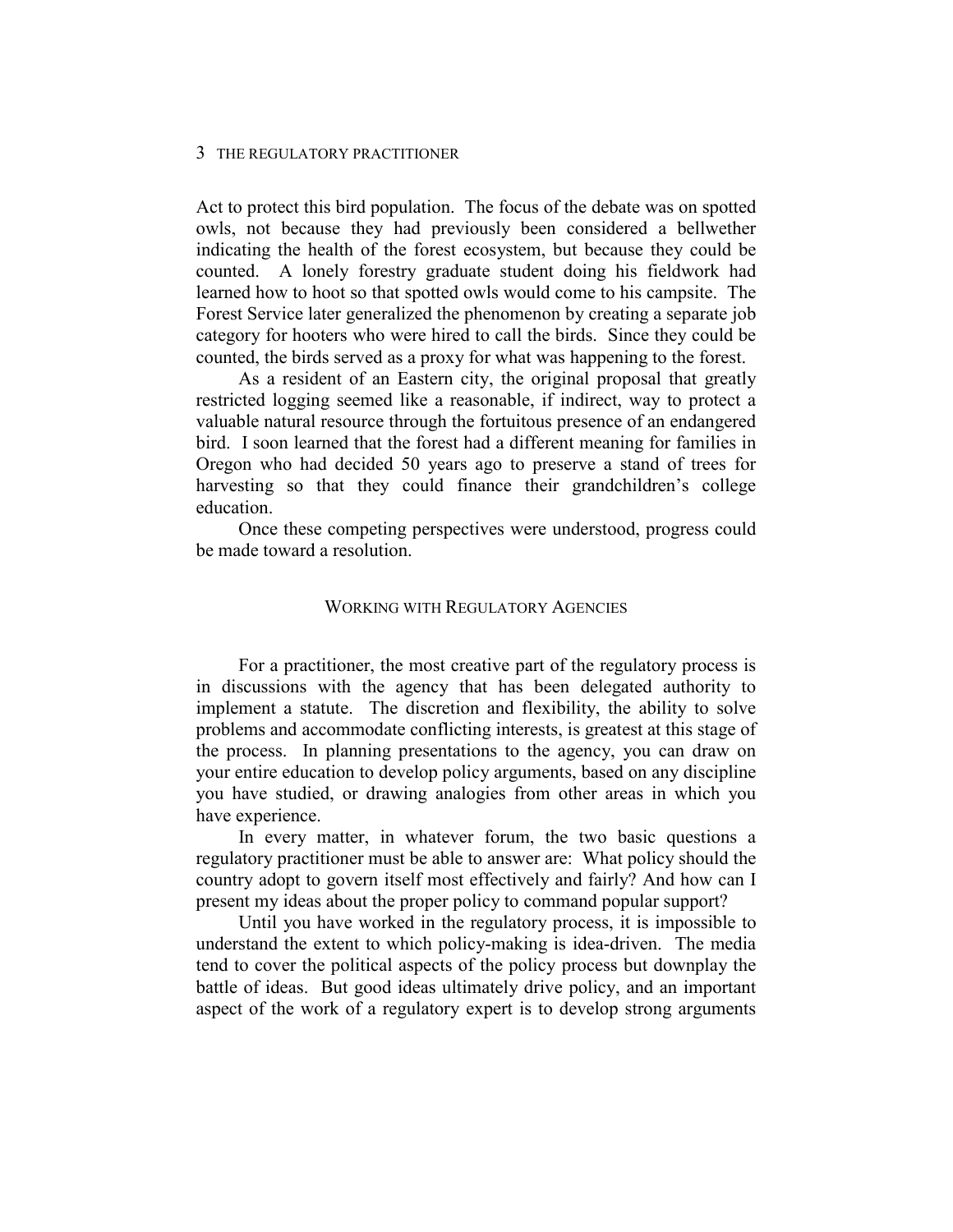and then figure out how to sell them in the various forums and to the many different constituencies that are involved in an issue. The ideas must be able to survive stress testing by hostile experts and attacks by selfinterested entities that will do anything to produce a favorable result. To maximize the chances of success, the regulatory practitioner must identify the moral high ground on an issue and develop effective policy arguments that occupy that ground before her opponents try to do so.

One of the great intellectual challenges for the regulatory practitioner is to develop ideas that will show the senior agency and White House officials how best to accommodate conflicting interests. It is difficult to overestimate how intertwined economic and social issues are and how complex regulatory issues can become. All actions have consequences, many of which are unanticipated. Like a law of regulatory thermodynamics, actions generate reactions. The consequences often are unintended and have to be solved on the fly by trial and error.

The best current example of the complexities that can face a regulator, and the constant mutation of the problem to be solved, arises from bank regulation in 2008, after federal regulators decided they could not rescue the financial institution Lehman Brothers. One family of money market funds was overly concentrated in Lehman commercial paper, and "broke the buck," or traded for less than \$1 per share. No regulator had the information to foresee this offshoot of the Lehman bankruptcy, which prompted massive withdrawals from other money market funds. The loss of liquidity threatened to disrupt the entire world financial system. In response, the Department of the Treasury and the Federal Reserve quickly improvised a program that essentially nationalized the money market industry and guaranteed depositors that their shares could be redeemed for \$1 per share.

Simultaneously, other parts of the capital markets seized up due to the large capital losses being experienced as the bubble collapsed and the inability of market participants to determine if their counterparties were still solvent. A full-fledged liquidity crisis developed.

Months previously, the Federal Reserve Board had anticipated this problem and had directed its economists to develop contingency plans that considered what assets the most important financial institutions held, which assets it lawfully could accept as collateral against central bank loans, whether the institutions would be willing to pledge those assets, and whether other institutions would regard such pledges as a sign of weakness that would cause a run on a bank that took such a loan. The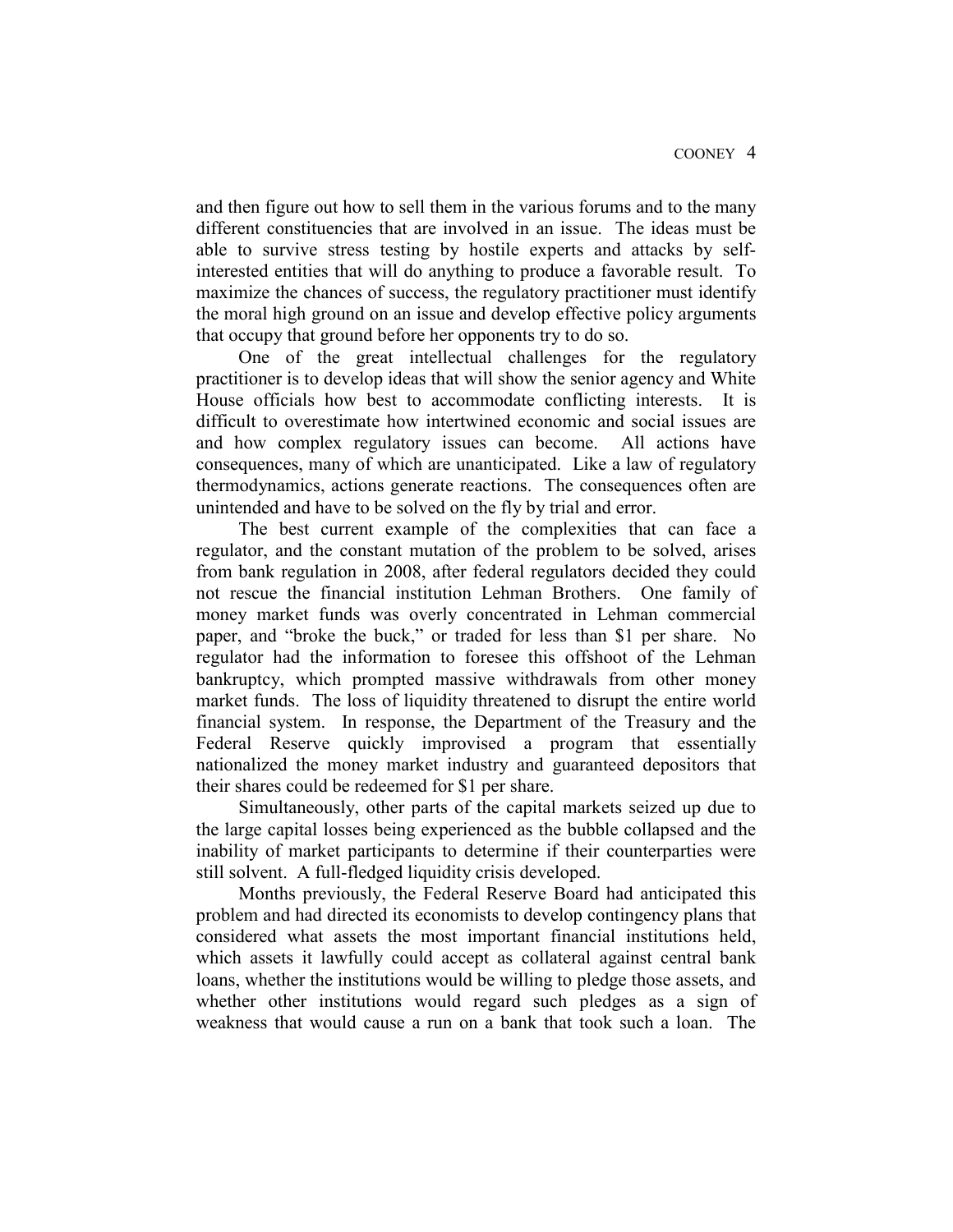Federal Reserve staff developed a series of programs that met legal requirements for lending against different types of collateral. When financial pressures started to spread from institution to institution, the Federal Reserve was ready to roll out these programs.

At the same time, other federal financial regulatory agencies worked together to force the country's largest financial institutions to accept a direct government cash infusion and agree to extensive regulation by the Federal Reserve as bank holding companies. The government accomplished this mission at the same time it was called upon unexpectedly to nationalize Fannie Mae and Freddie Mac, to prevent disruption of the entire mortgage market, and to rescue the insurance firm AIG to preserve the derivative market.

The loan programs and regulatory programs worked. The Federal Reserve had correctly determined what assets the major banks had that would still have market value in a crisis and how a discounted loan against those assets could generate the funds necessary to keep the institutions afloat.

The Federal Reserve regulatory staff was the real hero of the crisis.

#### WHAT IS IT LIKE TO BE A REGULATORY PRACTITIONER?

On a personal level, I believe that the best reason to become a regulatory practitioner is that it teaches you about how the world really works.

I grew up in a remote area: Central Tennessee at the end of the era of *de jure* segregation. I have been able to use regulatory work to learn how humans in different and much larger settings organize themselves to try to solve complicated problems. I do not know who I would be without what I have learned through the regulatory work about how people act and how they try to accommodate conflicting interests and institutions.

Sometimes I might agree with the lyrics of an old Bob Seger song, that "I wish I didn't know now what I didn't know then." But some examples of the projects on which I have been fortunate to work will show how a regulatory practitioner's life is a constant learning process about a complex world.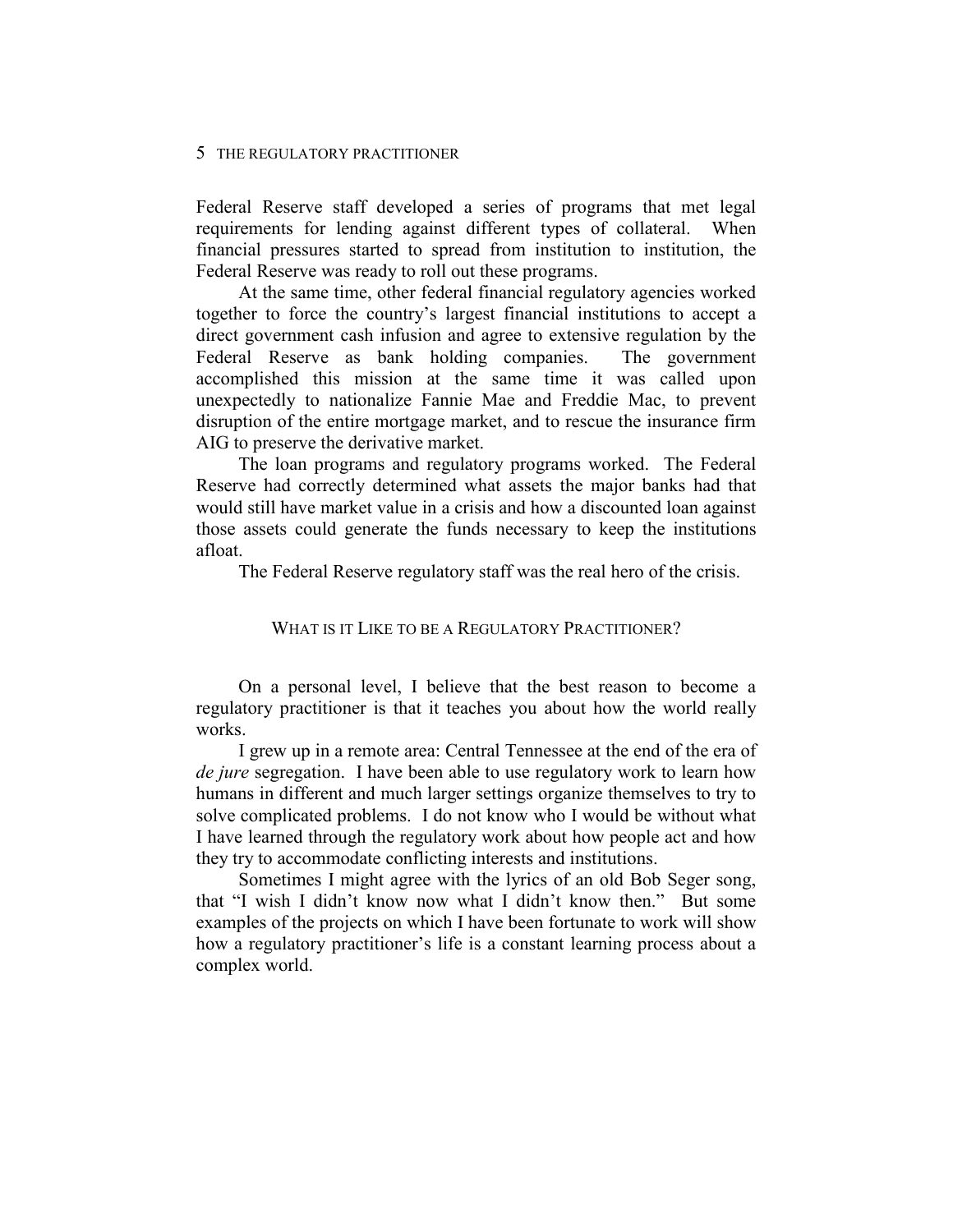#### *Zebu Burgers*

In the 1980s, the federal government sought to support the countries surrounding Nicaragua in the campaign against the Sandinistas by giving them a valuable quota to export beef to the United States. Unfortunately, the countries did not raise beef cattle but did have another bovine, zebu, which is similar to beef. As a result, the import regulations were amended to define "beef" as including zebu from these two countries. The major hamburger chains were the major purchasers of zebu. I learned that when I ate a 100% beef hamburger, that statement was true—in the regulatory sense of the term "beef."

#### *The Undocumented Alien Children Education Case*

In the late 1970s, Texas first experienced large state outlays for undocumented aliens. The Texas state government was largely funded by sales and property taxes, which illegal aliens could not easily evade. Nonetheless, the state decided to bring a lawsuit to establish the right to deny benefits to people who could not produce documents proving that they were lawfully present in the country.

The largest category of expenses was for emergency room treatment, but the state decided not to assert a right to deny medical treatment to persons who could not prove legal residency status. Instead, the state fell back on the second largest category and claimed a right to deny a free public education to undocumented alien children. This choice proved vital to resolution of the ensuing lawsuit, which challenged the denial of education on equal protection grounds.

I filed an *amicus* brief in the Supreme Court in support of the children's right to an education, and then learned the difficulty of coalition building. The two civil rights groups that would present oral argument in the case did not get along, and their staff members were precluded from scheduling meetings with each other. I learned that if I separately invited each group to my office at the same time and did not inform the representative that the other group was coming at the same time, then under their rules of engagement the members of the two groups could stay and tell me what their position would be, as the other group listened. This artificial arrangement, which was like a scene from a situation comedy, worked—it was how we planned the winning strategy in *Plyler v. Doe*, a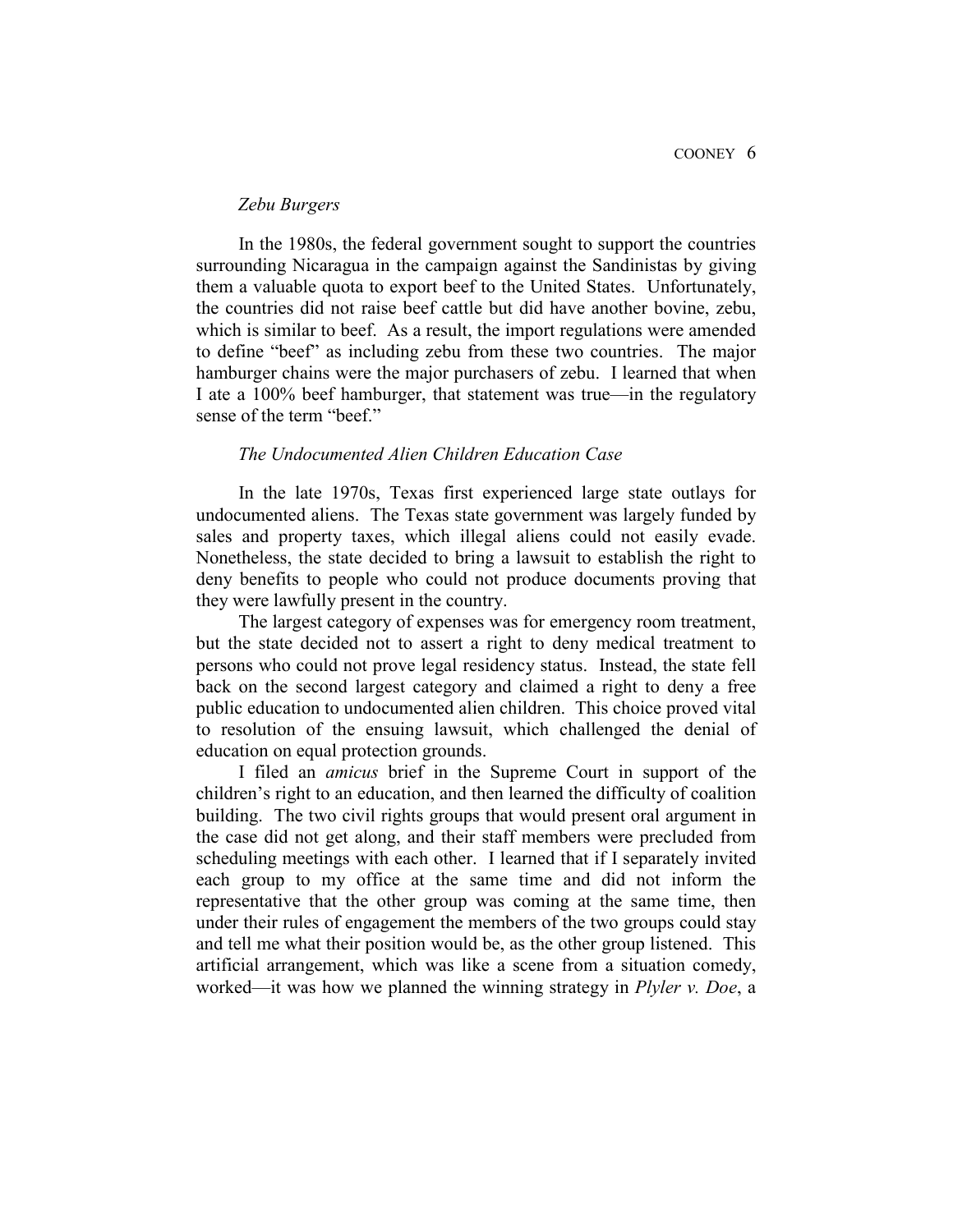1982 decision that remains the principal case defining the rights of undocumented aliens.

The case ultimately turned on our ability to show that a majority of the undocumented alien children had been born here and were therefore U.S. citizens who had the right to remain permanently. We persuaded five Justices that denying these students an education because their parents had immigrated illegally would visit the sins of the parents on the children and deny them equal protection compared to peer-citizen children with documents. We also showed that keeping these children out of school would saddle the United States with a large underclass that would have no options in the modern world and would harm our ability to compete with other countries. We called this secondary argument a "pitch outside the strike zone"—an argument that would help persuade the Court, but that we did not expect to see in the opinion, and whose function would be to set up our equal protection argument.

#### *The French Government Resembles the Federal Government*.

I helped the French government defend itself in a criminal investigation in which the United States was considering the indictment of an instrumentality of the French State for a formerly state-owned bank that had failed a decade previously, been refinanced by the French government, and subsequently privatized in a manner that made French taxpayers liable for any fines.

I had the rare experience of working inside the French government with staff of the Ministry of Foreign Affairs and the Ministry of Finances. While in the federal government, I had helped address disputes between the Departments of State and Treasury. I learned that the dividing lines between agencies in these two governments were exactly the same and that relations between the French Ministries were troubled along exactly the same fault lines as for their U.S. counterparts. The foreign relations professionals regarded the finance experts as people who only valued life in monetary terms, and the finance professionals regarded diplomats as people who represented the point of view of foreign countries, rather than advocating for their own country to foreign states. I came to realize that this was because the agencies were given the same microscope with which to view the totality of human behavior and operated under the same intense parliamentary and media scrutiny.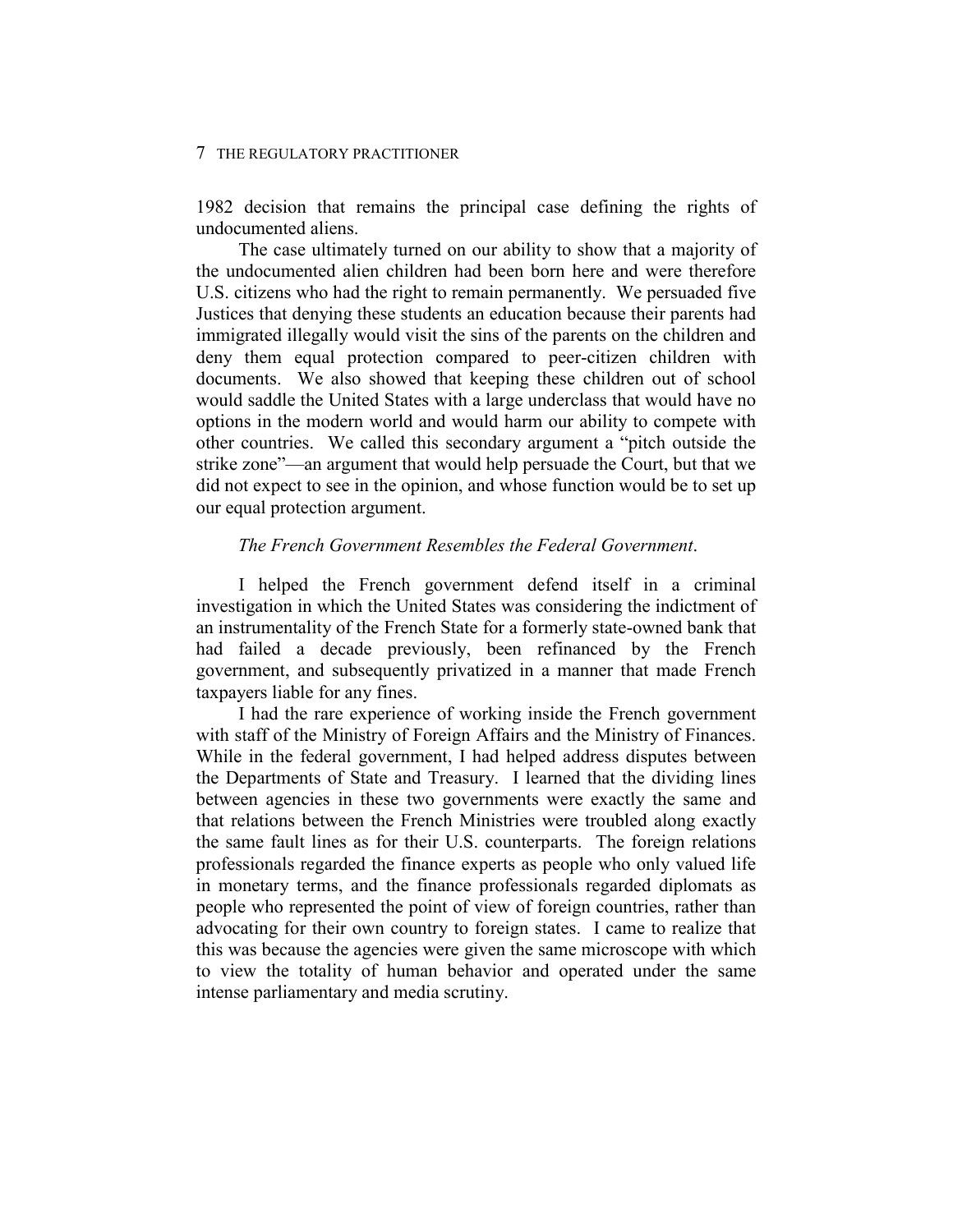The French agencies also wanted the same type of advice from their lawyers as did U.S. federal agencies, but there was one major difference. The French ministries assured me that their civil servants never leaked, and they never did. U.S. government lawyers have to pull their punches in providing written advice to their clients, for fear it will show up some day on the front page of the *Washington Post*. I had the thrill, for once in my life, of being able to tell agency policy officials what I really thought, a luxury afforded to no regulatory lawyer in the U.S. federal government.

#### *Ketchup is a Vegetable*.

Government decision-making is a human endeavor, which means policy can be decided on criteria very different from abstract logic. In the early 1980s, many people asked how the regulatory review program established by President Reagan could possibly have cleared a final rule from the Department of Agriculture that declared ketchup to be a vegetable for purposes of providing children in the school lunch program a healthy meal. I learned how.

The OMB staff initially flagged the Agriculture rule for review because tomatoes are a fruit, not a vegetable. There were problems with the rule, but that was not it.

Seven people gathered in the Old Executive Office Building for the policy review – a young female special assistant to the OMB regulatory czar and six principals. Each of the principals was named Jim. OMB sent Jim Miller and Jim Tozzi; Agriculture sent its general counsel and his deputy, both named Jim; and the White House sent two Jims. The special assistant's notes were an extended "Who's On First?" routine. The discussion went: "Now wait a minute, Jim, when Jim and I had lunch, Jim said that Jim had no problem with this." "When Jim and you had lunch?" "No, when Jim and I had lunch." "And Jim had no problem?" "No, I hadn't heard back from Jim, I had only heard from Jim, and he was fine with it." After two hours of discussion, the principals made no progress in figuring out the problems with the rule and cleared it for signature.

A few days later, they found out what the problems were the hard way—when they read in the newspapers about the political controversy that erupted over the rule.